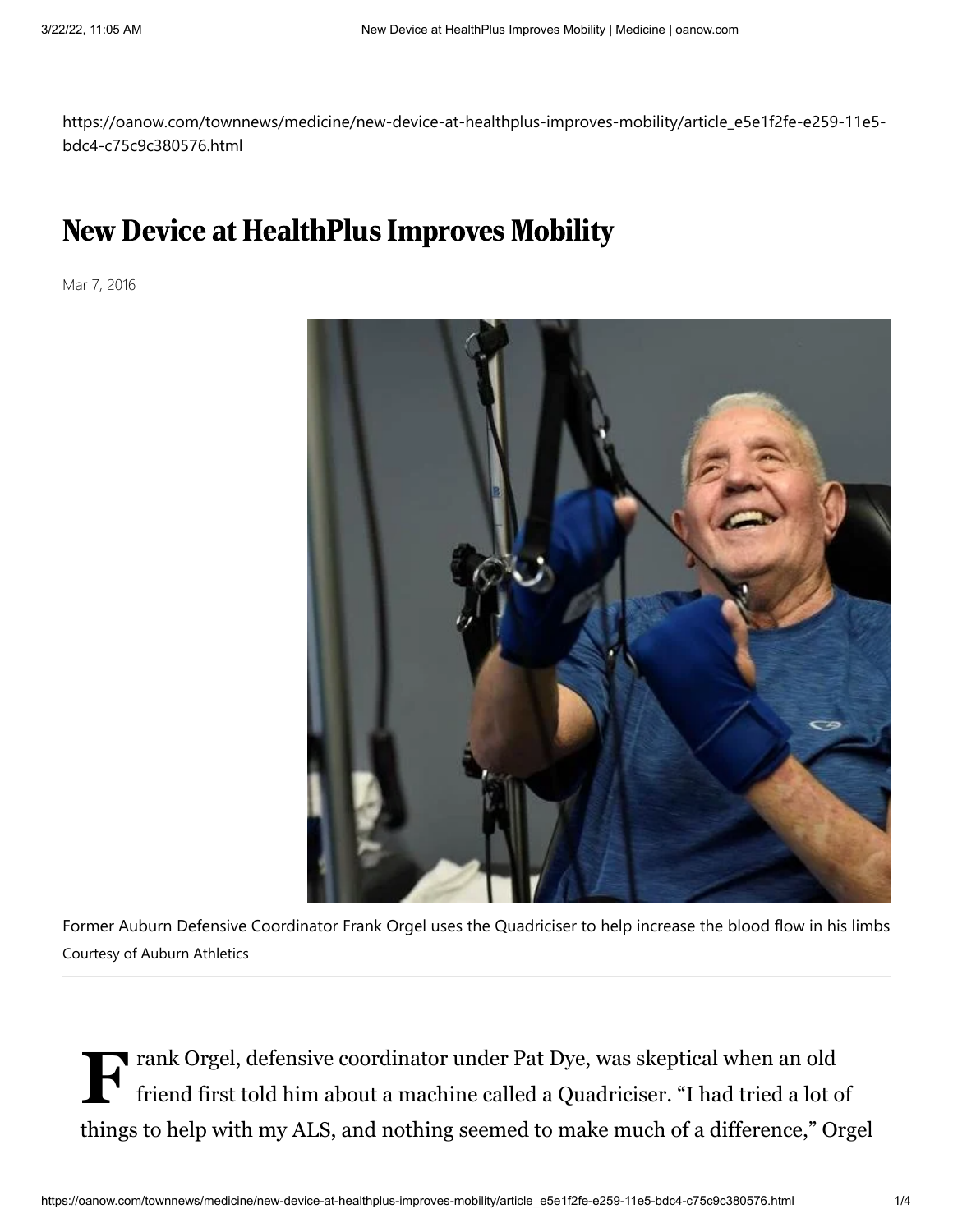says. "But after getting on the machine two days in a row, I couldn't believe the difference it made."

The Quadriciser is a machine that patients sit in as it stimulates blood flow throughout the body. After the patient sits in the chair of the machine, their feet are strapped into boots that are attached to cables. If they are able, they can grip the hanging handles with each hand. If not, their hands are strapped in as well. The machine gently guides the limbs in a forward or reverse motion that mimics walking or crawling.

Orgel was diagnosed with ALS (Amyotrophic Lateral Sclerosis), commonly known as Lou Gehrig's disease, about five years ago. Orgel remembers hearing about the Quadriciser from a friend who traveled with him to a nursing home in Mississippi to try the machine out. "I got on the machine for about an hour the first time," the coach remembers. "I couldn't tell any difference that night. But, when I went back the next day to try it again, I couldn't believe the improvements I saw. After the second session ended, the man showing me how the machine worked asked me to touch my nose with my bad hand. I knew I couldn't do that, but he asked me to try, and sure enough I touched my finger to my nose. I couldn't believe it. I hadn't been able to lift that hand in a long time."

## **People are also reading…**

- **1 [Brace yourself for two more years of construction on I-85 between Exits 58](https://oanow.com/news/local/brace-yourself-for-two-more-years-of-construction-on-i-85-between-exits-58-and/article_a120c930-a948-11ec-8b56-3f37301bd557.html#tracking-source=in-article-popular) and 62 – and slow down**
- **2 [Deputies say Phenix City man charged \\$50,000 for two swimming pools he](https://oanow.com/news/local/crime-and-courts/deputies-say-phenix-city-man-charged-50-000-for-two-swimming-pools-he-never-built/article_ed51454a-a61a-11ec-976c-af4ccd44a3e9.html#tracking-source=in-article-popular) never built**
- **3 [LEE: Onward, upward, homeward](https://oanow.com/sports/college/auburn/lee-onward-upward-homeward/article_d75fced0-a950-11ec-889e-f37284066a11.html#tracking-source=in-article-popular)**
- **4 [LEE: The dream lasts forever](https://oanow.com/sports/college/auburn/lee-the-dream-lasts-forever/article_54a0c95c-a7d1-11ec-a19c-63a1bdebe823.html#tracking-source=in-article-popular)**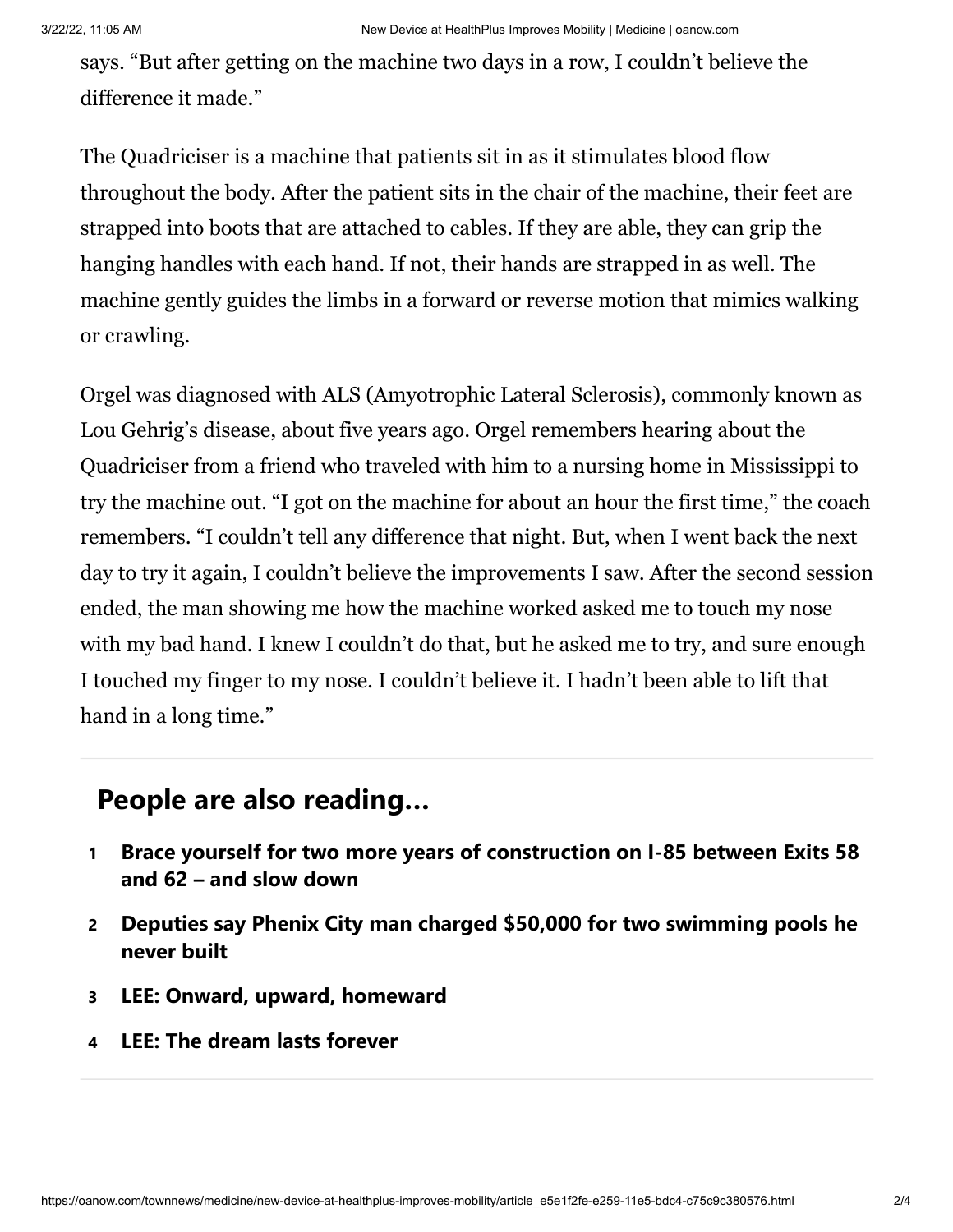Orgel's wife, Sarah, remembers being skeptical at first too. "It sounded like a gimmick to me," Sarah remembers. "I was tired of trying so many different doctors and treatments with nothing really helping, but after I saw Frank's improvement for myself, I became a believer, too."

The Orgels believed that because of the improvements that Frank had achieved, others in the community could benefit from the machine as well, and together they presented the idea to EAMC. Then, in November 2015, the Quadriciser was installed at HealthPlus Fitness Center in Auburn, and now others have also been able to benefit from the machine as well.

"It's not something that will heal you, especially with a disease like ALS," Orgel explains. "But with consistent use it can help you maintain a better quality of life, and with anyone who suffers from ALS or other neurological diseases, that is a game changer."

Sarah and Frank agree that as part of their personal fight against ALS, they want to promote the Quadriciser because of what it has the possibility of achieving. "We feel like it changed Frank's quality of life, and to anyone out there who has suffered from a stroke, brain damage or even someone who is recovering after a surgery, why not try it, and see if it could improve your quality of life as well."

Another Auburn legend, former Athletic Director David Housel, has also benefited from the use of the Quadriciser. Housel, who has been working with HealthPlus personal trainer Robert Reams for almost 14 years, uses the Quadriciser to help stimulate blood flow to his feet after loss of sensation due to neuropathy.

"I didn't want to try the machine at first," Housel says, "But once I started using it I have enjoyed it." Housel explains that he is one of many who have benefited from the services of HealthPlus and EAMC throughout the years. "Robert's not only my trainer, he's a good friend. That's one of the things I like about HealthPlus, they're not just professionals, they're your friends, too. It's enjoyable to come here.